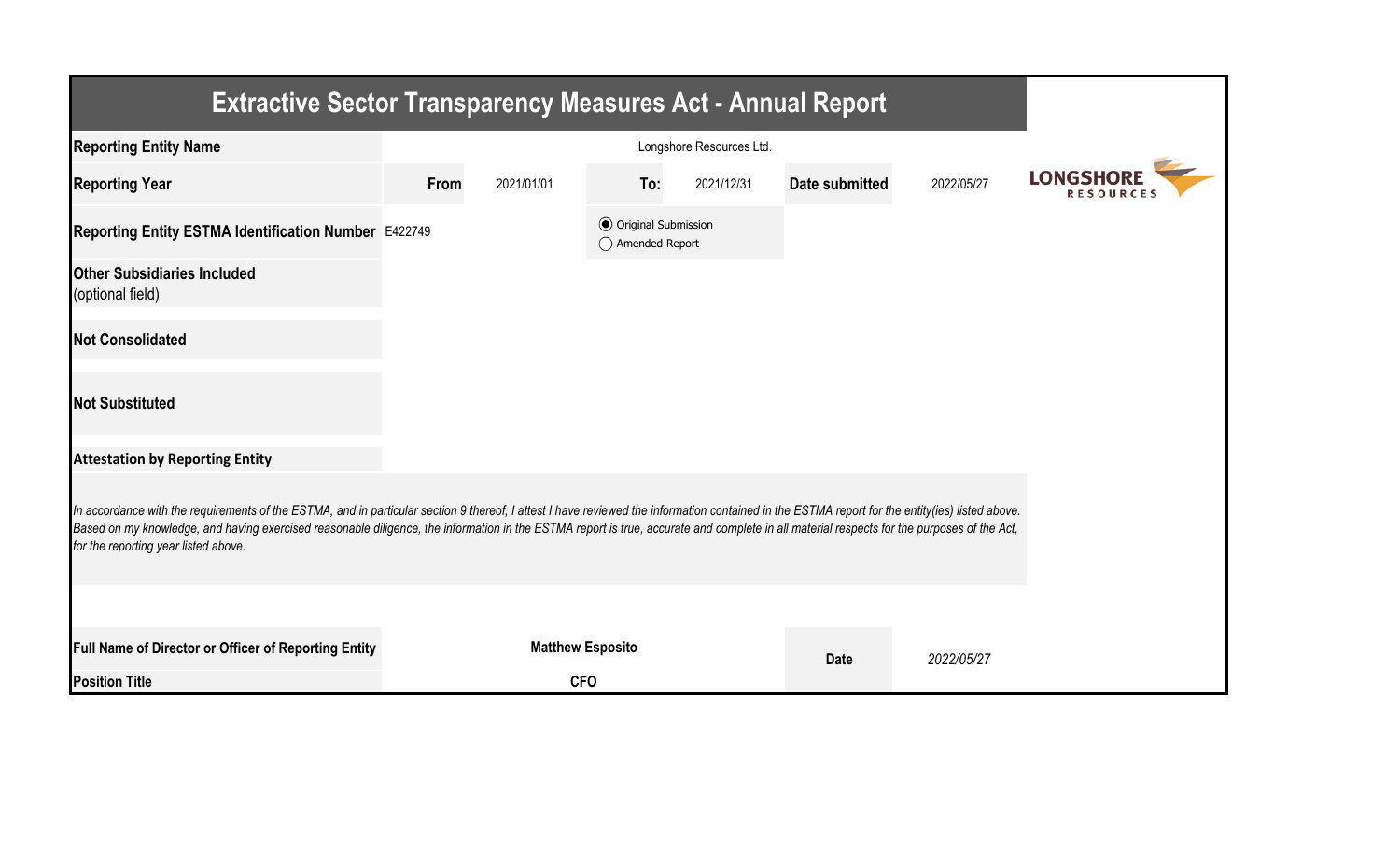|                                                                                                                                                                                  |                                                |                                                                                 |                                            |                  |           | <b>Extractive Sector Transparency Measures Act - Annual Report</b>                                                                                                                                                             |                |                  |                                               |                                      |                                                                                                                                                                                                                       |  |  |
|----------------------------------------------------------------------------------------------------------------------------------------------------------------------------------|------------------------------------------------|---------------------------------------------------------------------------------|--------------------------------------------|------------------|-----------|--------------------------------------------------------------------------------------------------------------------------------------------------------------------------------------------------------------------------------|----------------|------------------|-----------------------------------------------|--------------------------------------|-----------------------------------------------------------------------------------------------------------------------------------------------------------------------------------------------------------------------|--|--|
| <b>Reporting Year</b><br><b>Reporting Entity Name</b><br><b>Reporting Entity ESTMA</b><br><b>Identification Number</b><br><b>Subsidiary Reporting Entities (if</b><br>necessary) | From:                                          | 2021/01/01                                                                      | To:<br>Longshore Resources Ltd.<br>E422749 | 2021/12/31       |           | <b>Currency of the Report</b>                                                                                                                                                                                                  | CAD            |                  |                                               |                                      |                                                                                                                                                                                                                       |  |  |
|                                                                                                                                                                                  | <b>Payments by Payee</b>                       |                                                                                 |                                            |                  |           |                                                                                                                                                                                                                                |                |                  |                                               |                                      |                                                                                                                                                                                                                       |  |  |
| Country                                                                                                                                                                          | Payee Name <sup>1</sup>                        | Departments, Agency, etc<br>within Payee that Received<br>Payments <sup>2</sup> | <b>Taxes</b>                               | <b>Royalties</b> | Fees      | <b>Production Entitlements</b>                                                                                                                                                                                                 | <b>Bonuses</b> | <b>Dividends</b> | Infrastructure<br><b>Improvement Payments</b> | <b>Total Amount paid to</b><br>Payee | Notes <sup>34</sup>                                                                                                                                                                                                   |  |  |
| Canada -Alberta                                                                                                                                                                  | Government of Alberta                          |                                                                                 | 60,000                                     | 21,725,000       | 3,135,000 |                                                                                                                                                                                                                                |                |                  |                                               | 24,920,000                           | Oil royalties paid in kind- the value of<br>in-kind payments was determined<br>using the prevailing commodity prices<br>at the time of transfer; Gas royalties;<br>Crown Land Sales & Lease Rentals.<br>See note (1). |  |  |
| Canada -Saskatchewan                                                                                                                                                             | Government of Saskatchewan                     |                                                                                 | 1,090,000                                  | 1,767,000        | 549,000   |                                                                                                                                                                                                                                |                |                  |                                               |                                      | Oil royalties paid in kind- the value of<br>in-kind payments was determined<br>3,406,000 using the prevailing commodity prices<br>at the time of transfer: & Lease<br>Rentals.                                        |  |  |
| Canada - British Columbia                                                                                                                                                        | Government of British<br>Columbia              |                                                                                 | 107,000                                    | 180,000          | 208,000   |                                                                                                                                                                                                                                |                |                  |                                               | 495.000                              | Crown royalties, BC production levies,<br>crown mineral and surface rentals                                                                                                                                           |  |  |
| Canada - Alberta                                                                                                                                                                 | County of Paintearth No 18                     |                                                                                 | 345,000                                    |                  | 2,000     |                                                                                                                                                                                                                                |                |                  |                                               |                                      | 347,000 Property taxes                                                                                                                                                                                                |  |  |
| Canada - Alberta                                                                                                                                                                 | <b>Lamont County</b>                           |                                                                                 | 209,000                                    |                  |           |                                                                                                                                                                                                                                |                |                  |                                               |                                      | 209,000 Property taxes                                                                                                                                                                                                |  |  |
| Canada - Alberta                                                                                                                                                                 | Municipal Districit of<br>Greenview No 16      |                                                                                 | 114,000                                    |                  |           |                                                                                                                                                                                                                                |                |                  |                                               |                                      | 114,000 Property taxes                                                                                                                                                                                                |  |  |
| Canada - Alberta                                                                                                                                                                 | <b>Municipal Districit of Provost</b><br>No 52 |                                                                                 | 302,000                                    |                  |           |                                                                                                                                                                                                                                |                |                  | 12,000                                        |                                      | 314,000 Property taxes                                                                                                                                                                                                |  |  |
| Canada - Alberta                                                                                                                                                                 | Municipal Districit of<br>Wainwright No 61     |                                                                                 | 287,000                                    |                  |           |                                                                                                                                                                                                                                |                |                  | 8,000                                         |                                      | 295,000 Property taxes                                                                                                                                                                                                |  |  |
| Canada -Saskatchewan                                                                                                                                                             | Rural Municipality of Eye Hill<br>No 382       |                                                                                 | 496,000                                    |                  |           |                                                                                                                                                                                                                                |                |                  |                                               |                                      | 496,000 Property taxes                                                                                                                                                                                                |  |  |
| Canada - Alberta                                                                                                                                                                 | Saddle Hills County                            |                                                                                 | 980,000                                    |                  |           |                                                                                                                                                                                                                                |                |                  |                                               |                                      | 980,000 Property taxes                                                                                                                                                                                                |  |  |
| Canada - Alberta                                                                                                                                                                 | <b>Strathcona County</b>                       |                                                                                 | 175,000                                    |                  |           |                                                                                                                                                                                                                                |                |                  |                                               |                                      | 175,000 Property taxes                                                                                                                                                                                                |  |  |
| <b>Additional Notes:</b>                                                                                                                                                         |                                                |                                                                                 |                                            |                  |           | (1) Payments made to the Government of Alberta include the following government bodies: Alberta Boilers Safety Association, Alberta Petroleum Marketing Commission, Alberta Department of Energy, Alberta Energy, Alberta Fina |                |                  |                                               |                                      |                                                                                                                                                                                                                       |  |  |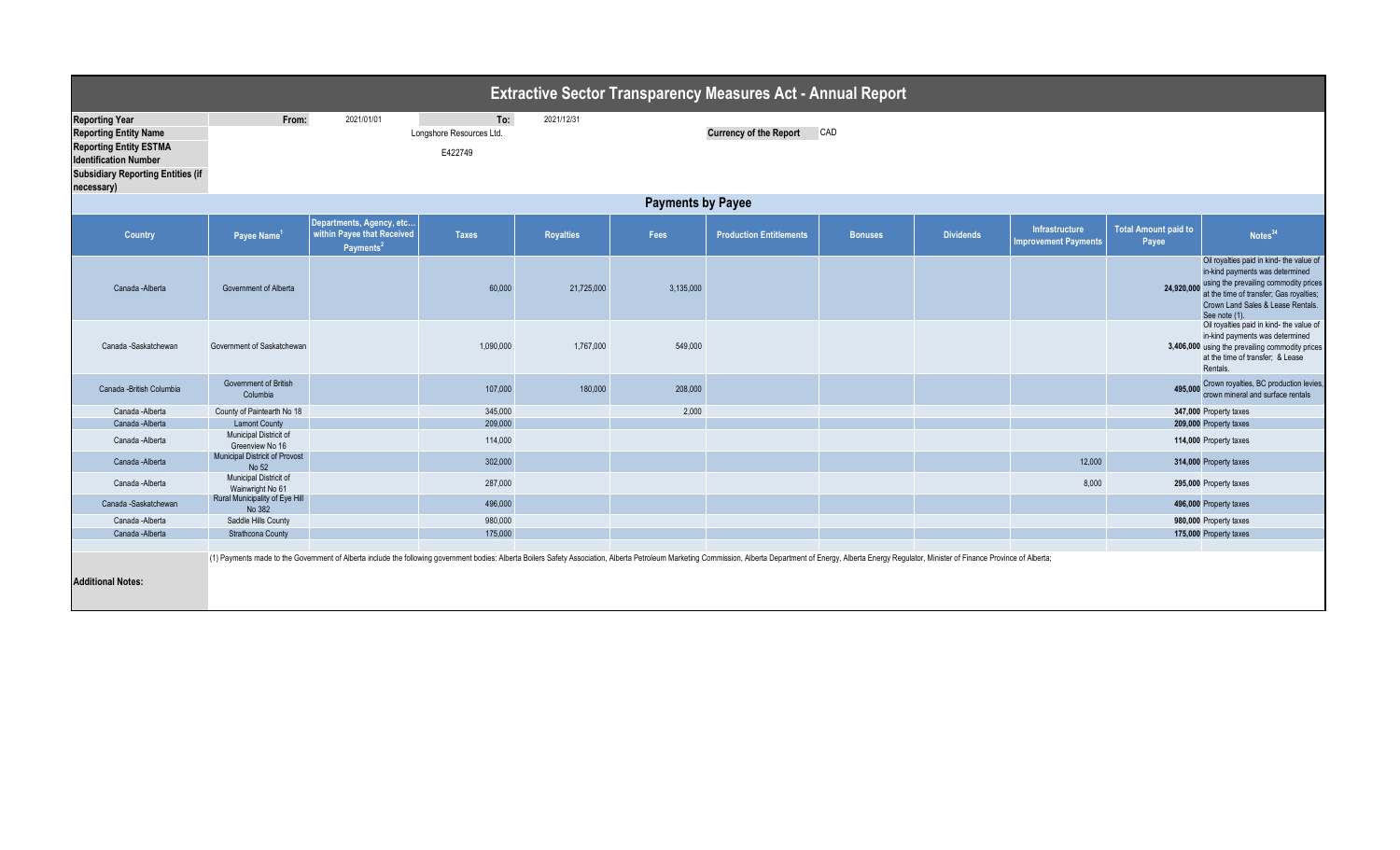| <b>Extractive Sector Transparency Measures Act - Annual Report</b>                                                                                                               |                            |              |                                            |            |                                |                               |                  |                                               |                                        |                                                                                                                                                                                                                                                                                                             |  |
|----------------------------------------------------------------------------------------------------------------------------------------------------------------------------------|----------------------------|--------------|--------------------------------------------|------------|--------------------------------|-------------------------------|------------------|-----------------------------------------------|----------------------------------------|-------------------------------------------------------------------------------------------------------------------------------------------------------------------------------------------------------------------------------------------------------------------------------------------------------------|--|
| <b>Reporting Year</b><br><b>Reporting Entity Name</b><br><b>Reporting Entity ESTMA</b><br><b>Identification Number</b><br><b>Subsidiary Reporting Entities (if</b><br>necessary) | From:                      | 2021/01/01   | To:<br>Longshore Resources Ltd.<br>E422749 | 2021/12/31 |                                | <b>Currency of the Report</b> | CAD              |                                               |                                        |                                                                                                                                                                                                                                                                                                             |  |
|                                                                                                                                                                                  | <b>Payments by Project</b> |              |                                            |            |                                |                               |                  |                                               |                                        |                                                                                                                                                                                                                                                                                                             |  |
| Country                                                                                                                                                                          | Project Name <sup>1</sup>  | <b>Taxes</b> | Royalties                                  | Fees       | <b>Production Entitlements</b> | <b>Bonuses</b>                | <b>Dividends</b> | Infrastructure<br><b>Improvement Payments</b> | <b>Total Amount paid by</b><br>Project | Notes <sup>23</sup>                                                                                                                                                                                                                                                                                         |  |
| Canada - Alberta                                                                                                                                                                 | Charlie Lake               | 1,094,000    | 15,668,000                                 | 2,287,000  |                                |                               |                  |                                               | 19,049,000                             | Property taxes, Oil<br>royalties paid in kind - the<br>value of in-kind payments<br>was determined using the<br>prevailing commodity<br>prices at the time of<br>transfer, Gas royalties<br>various fees (primarily<br>lease rentals,<br>licences/permits, AER<br>fees), and acquisition of<br>Crown Leases |  |
| Canada -British Columbia                                                                                                                                                         | Goose                      | 107,000      | 180,000                                    | 208,000    |                                |                               |                  |                                               | 495,000                                | Property taxes, Oil<br>royalties paid in kind - the<br>value of in-kind payments<br>was determined using the<br>prevailing commodity<br>prices at the time of<br>transfer, Gas royalties<br>various fees (primarily<br>lease rentals,<br>licences/permits, AER<br>fees), and acquisition of<br>Crown Leases |  |
| Canada                                                                                                                                                                           | Provost                    | 2,124,000    | 7,121,000                                  | 1,241,000  |                                |                               |                  | 20,000                                        | 10,506,000                             | Property taxes, Oil royalties<br>paid in kind - the value of in-<br>kind payments was<br>determined using the<br>prevailing commodity prices<br>at the time of transfer, lease<br>rentals, licences/permits                                                                                                 |  |